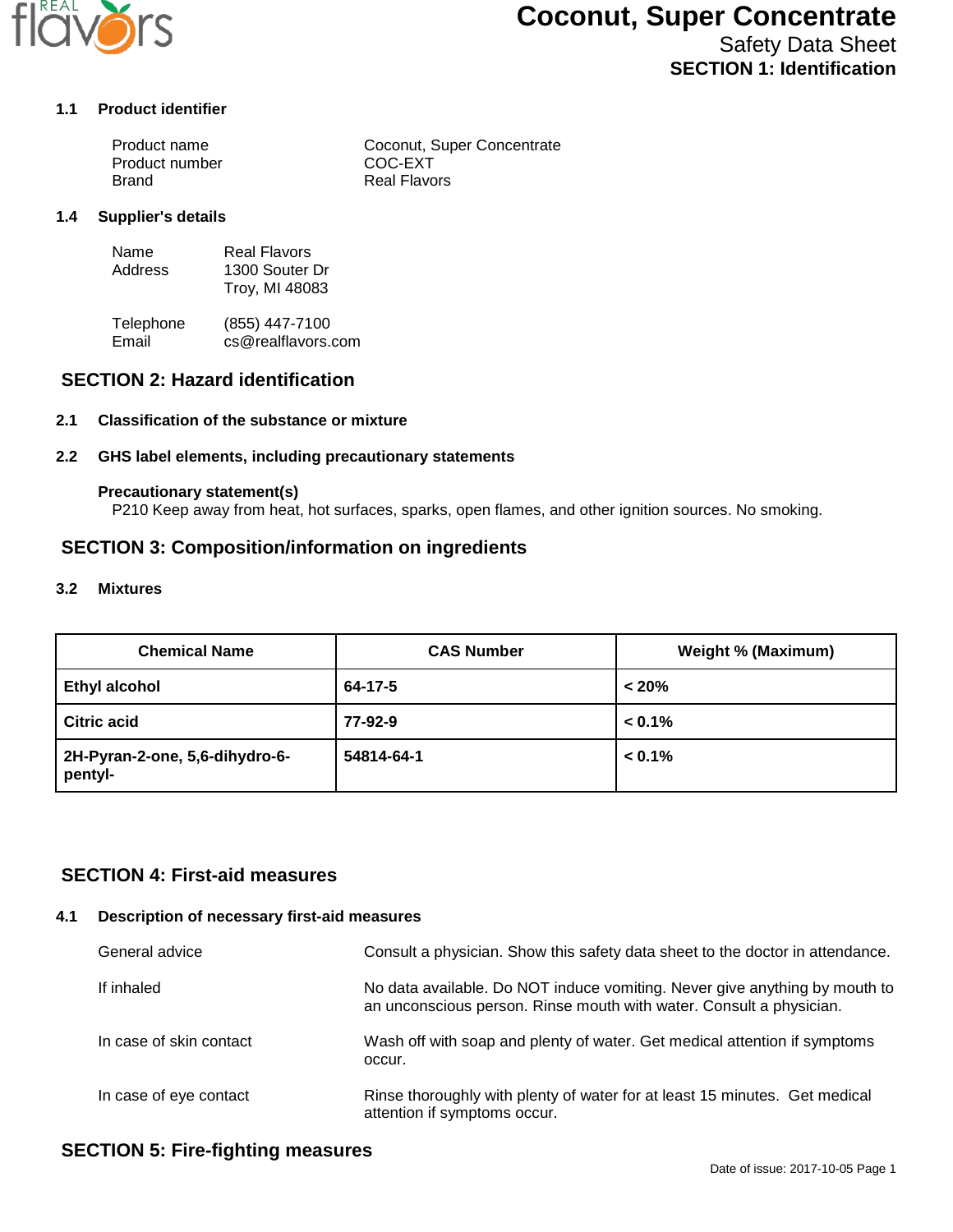

# **Coconut, Super Concentrate**

Safety Data Sheet

#### **5.1 Suitable extinguishing media** Use extinguishing media appropriate for surrounding fire.

- **5.2 Specific hazards arising from the chemical** No data available.
- **5.3 Special protective actions for fire-fighters** Wear self-contained breathing apparatus for firefighting if necessary.

# **SECTION 6: Accidental release measures**

## **6.1 Personal precautions, protective equipment and emergency procedures**

Use personal protective equipment. Avoid breathing vapours, mist or gas. Ensure adequate ventilation. Evacuate personnel to safe areas. For personal protection see section 8.

## **6.2 Environmental precautions**

Prevent further leakage or spillage if safe to do so. Do not let product enter drains.

**6.3 Methods and materials for containment and cleaning up**

Sweep up and shovel. Do not flush with water. Keep in suitable, closed containers for disposal. Contain spillage, soak up with non-combustible absorbent material, (e.g. sand, earth, diatomaceous earth, vermiculite) and transfer to a container for disposal according to local / national regulations (see section 13)

# **SECTION 7: Handling and storage**

## **7.1 Precautions for safe handling**

Avoid contact with skin and eyes. Avoid inhalation of vapour or mist. Use explosion-proof equipment. Keep away from sources of ignition - No smoking.Take measures to prevent the build up of electrostatic charge. For precautions see section 2.2.

**7.2 Conditions for safe storage, including any incompatibilities** Keep container tightly closed in a dry and well-ventilated place. Containers which are opened must be carefully resealed and kept upright to prevent leakage.

# **SECTION 8: Exposure controls/personal protection**

## **8.3 Individual protection measures, such as personal protective equipment (PPE)**

## **Body protection**

Skin Protection: None required with normal household use. Industrial Setting: Protective gloves (for hands) and protective clothing are required where repeated or prolonged skin contact may occur.

## **Respiratory protection**

No data available.

## **Environmental exposure controls**

Do not let product enter drains.

# **SECTION 9: Physical and chemical properties**

## **Information on basic physical and chemical properties**

Liquid, comparable to sample  $\blacksquare$  Appearance/form (physical state, color, etc.)

# **SECTION 10: Stability and reactivity**

# **SECTION 11: Toxicological information**